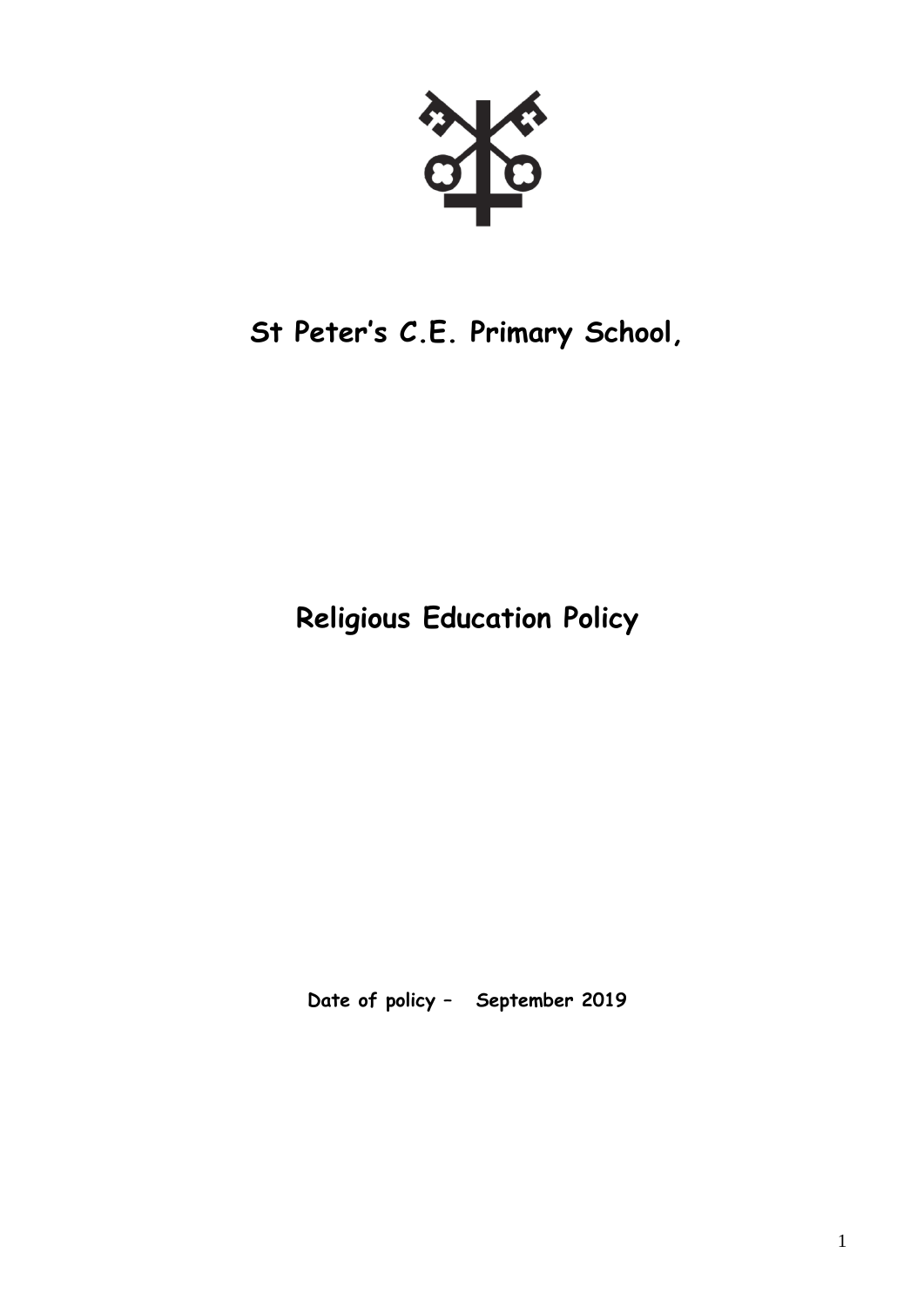## **Vision**

**As a Christian family at St Peter's School, we create a unique place of learning, nurturing the gifts that God in his awesomeness has given us. We encourage every child and prepare them for life's journey, inspiring them to fulfil their potential, their dreams and their aspirations.**

**Sowing the seeds of tomorrow**

# **Matthew 13:1-23**

The significance of Religious Education (RE) at St Peter's is reflected in the words of the Ethos group who say,

"RE is amazing because we get to learn about all the things God and Jesus have done for us. It gives us chance to reflect on our choices, share our faith together and learn from other people who have different faiths and believe different things to us. RE challenges us to think deeply about our blessings and discover new knowledge about the world. Everything we learn about in RE helps us to live our lives to the fullest."

St Peter's Ethos Group, September 2019

#### **Aims**

At St Peter's we strive to be exceptional in all that we do and provide a Religious Education curriculum that reflects our vision. As a Church of England school, at St. Peter's you can expect an RE curriculum that is rich and varied, enabling learners to acquire a thorough knowledge and understanding of the Christian faith. Our aim is to provide a wide range of opportunities for learners to understand and to make links between the beliefs, practices and value systems of the range of faiths studied. We recognise the children as individuals and educate them according to their rights in law, whilst providing opportunities for the children to fulfil their potential mentally, physically, socially, emotionally and spiritually. Links with the Christian values of the school and spiritual, moral, social and cultural development are intrinsic to the RE curriculum and should have a significant impact on learners.

## **The aims of teaching RE at St. Peter's school are:**

- To enable pupils to know about and understand Christianity as a living faith that influences the lives of people worldwide and as the religion that has most shaped British culture and heritage.
- To enable pupils to know and understand about other major world religions and world views, their impact on society, culture and the wider world, enabling pupils to express ideas and insights.
- To contribute to the development of pupils' own spiritual/philosophical convictions, exploring and enriching their own beliefs and values.

(RE Statement of Entitlement: The Church of England Education Office 2016)

**Religious Education at St. Peter's should help pupils to:**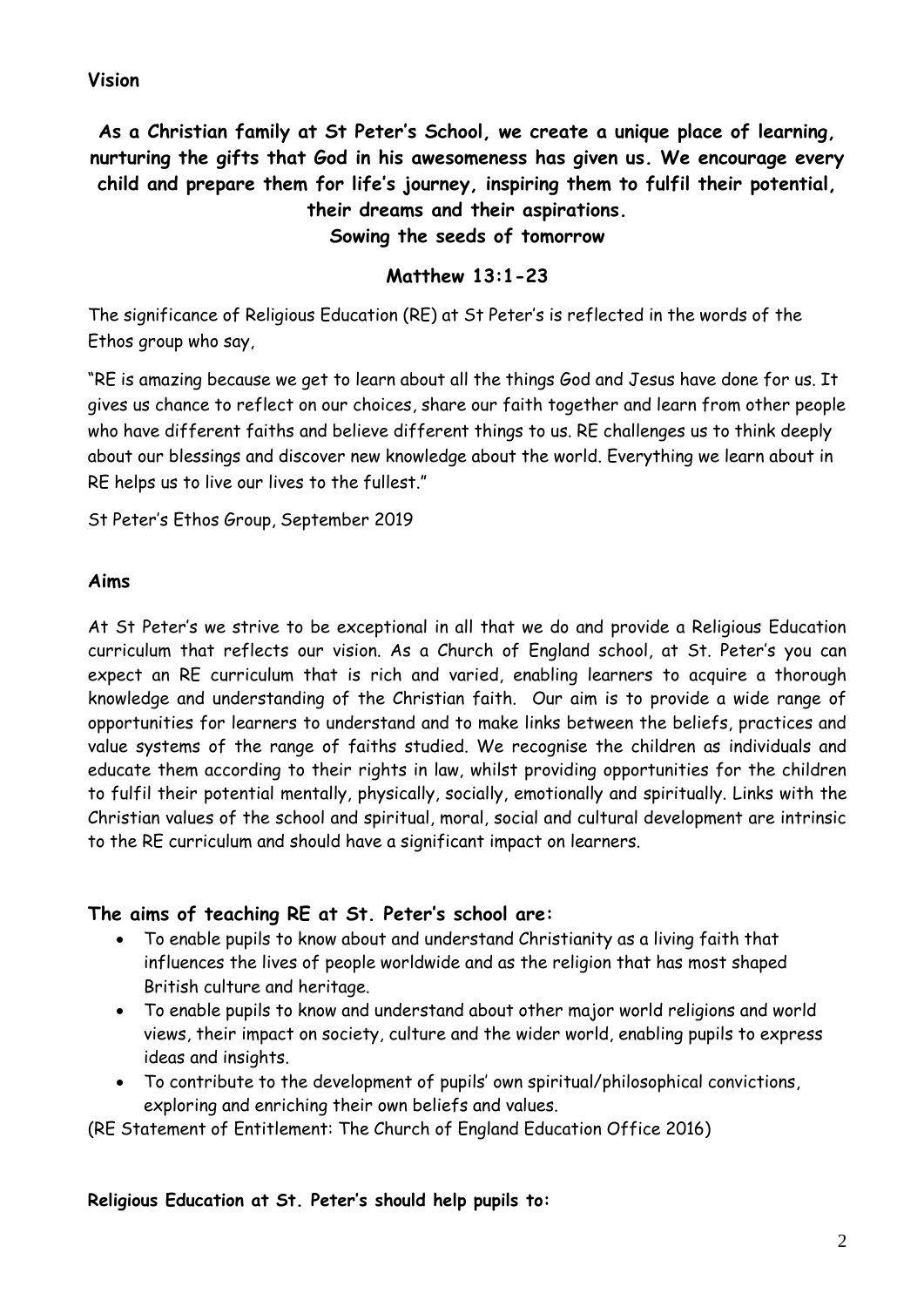- reflect theologically and explore the ultimate questions and challenges of life in today's society;
- reflect critically on the truth claims of Christian belief;
- see how the truth of Christianity is relevant today;
- understand the challenge faced by Christians in today's pluralist and post-modern society;
- develop the skills to handle the Bible text;
- recognise that faith is based on commitment to a particular way of understanding God and the world;
- begin to develop their own commitments, beliefs and values;
- develop a sense of themselves as significant, unique and precious;
- experience the breadth and variety of the Christian community;
- engage in thoughtful dialogue with other faiths and traditions;
- become active citizens, serving their neighbour;
- find a reason for hope in a troubled world;
- understand how religious faith can sustain believers in difficult circumstances and in the face of opposition.

## **Curriculum Planning**

Throughout the Foundation Stage, KS1 and KS2 there is a deepening of knowledge and understanding of religious beliefs, practices, moral values and the nature of Christianity.

The governors adopt the RE syllabus produced by the Blackburn Diocesan Board of Education. This is supported by units from the Understanding Christianity syllabus produced by the Church of England Education Office. This fulfils all legal requirements and the RE Statement of Entitlement from the Church of England Education Office 2016.

The themes for Worship, (see separate Worship Policy for further details), will allow for links to be made between the learning in RE and the worship of the school and to give the pupils opportunities to express their understanding in different ways.

# **Teaching and learning style**

As in all other areas of the curriculum, a variety of teaching and learning strategies will be used; we hope that all of these will provide good, imaginative lessons with an interesting and challenging variety of tasks. RE has strong links with many other areas of the curriculum, activities include:

- Drama and role play speaking and listening
- Collaborative and independent work
- Discussion and presentation
- Visits
- Use of artefacts/images
- ICT resources
- Visitors and outside speakers
- Creative activities interpreting religious artwork
- Art and Design activities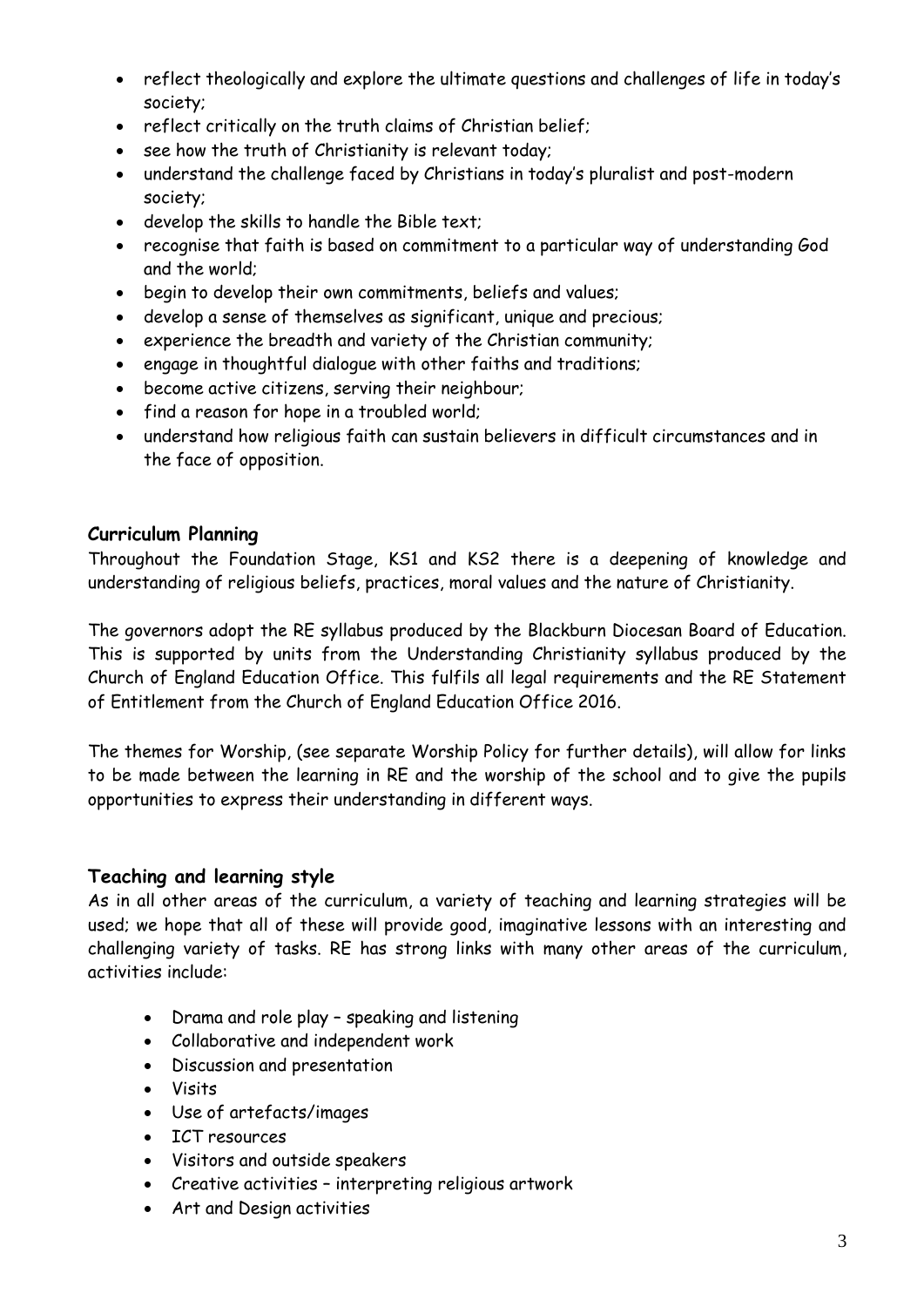- Use of music and instruments from different religions, composing own hymns
- Reading/Writing
- Use of Key Questions
- Exploration of self-awareness, inner feelings and emotions, and personal relationships and promote respect for the beliefs and values of others
- P.E. and learning religious dances

When appropriate, additional RE lessons will be taught to ensure coverage of major faith festivals and celebrations such as Ramadan, Eid, Harvest and Diwali. Year groups may also choose to cover an additional religion as a blocked topic, for example Chinese New Year in Reception. The school may also deliver additional sessions to celebrate key festivals and events.

# **Teaching Religious Education to children with special educational needs**

St. Peter's CE Primary School is committed to the inclusion of all pupils, regardless of age, race, gender or disability and expects all members of our school community to share in this commitment. Pupils of all levels of ability will be catered for in RE lessons. Different forms of recording, including oral, ICT and adult scribing, will support the children who have difficulty recording their ideas.

## **Links to British Values**

The fundamental British Values of Democracy, Rule of Law, Individual Liberty, Mutual Respect and Tolerance of those of different faiths and beliefs are taught through worship and the planning and delivery of a broad and balanced curriculum which promotes the spiritual, moral, cultural, mental and physical development of all pupils. RE makes a significant contribution to the promotion of these British Values, particularly respect and understanding for those of different faiths and beliefs. RE lessons ensure that pupils have an appreciation of the culturally diverse society we live in. The celebration of a variety of festivals and national and religious events encourages pupils to research and discover similarities and differences between different religions and communities. Members of different faiths and religions are encouraged to share their knowledge to enhance learning during RE.

## **Assessment and recording**

Progression in RE is ensured through the use of a 'ladder of expectations of achievement.' This set of statements is used to assess children's learning, knowledge and understanding of RE.

Using the syllabus provided by Blackburn Diocese, we provide both continuity and progression for pupils across all strands of R.E. and throughout both key stages. Some themes (for example, Christmas, Easter and Pentecost) will be visited several times throughout a pupil's time at St Peter's School, however, a different approach will be used each time (and a different area covered) so that progression is seen in both the quality and depth of learning.